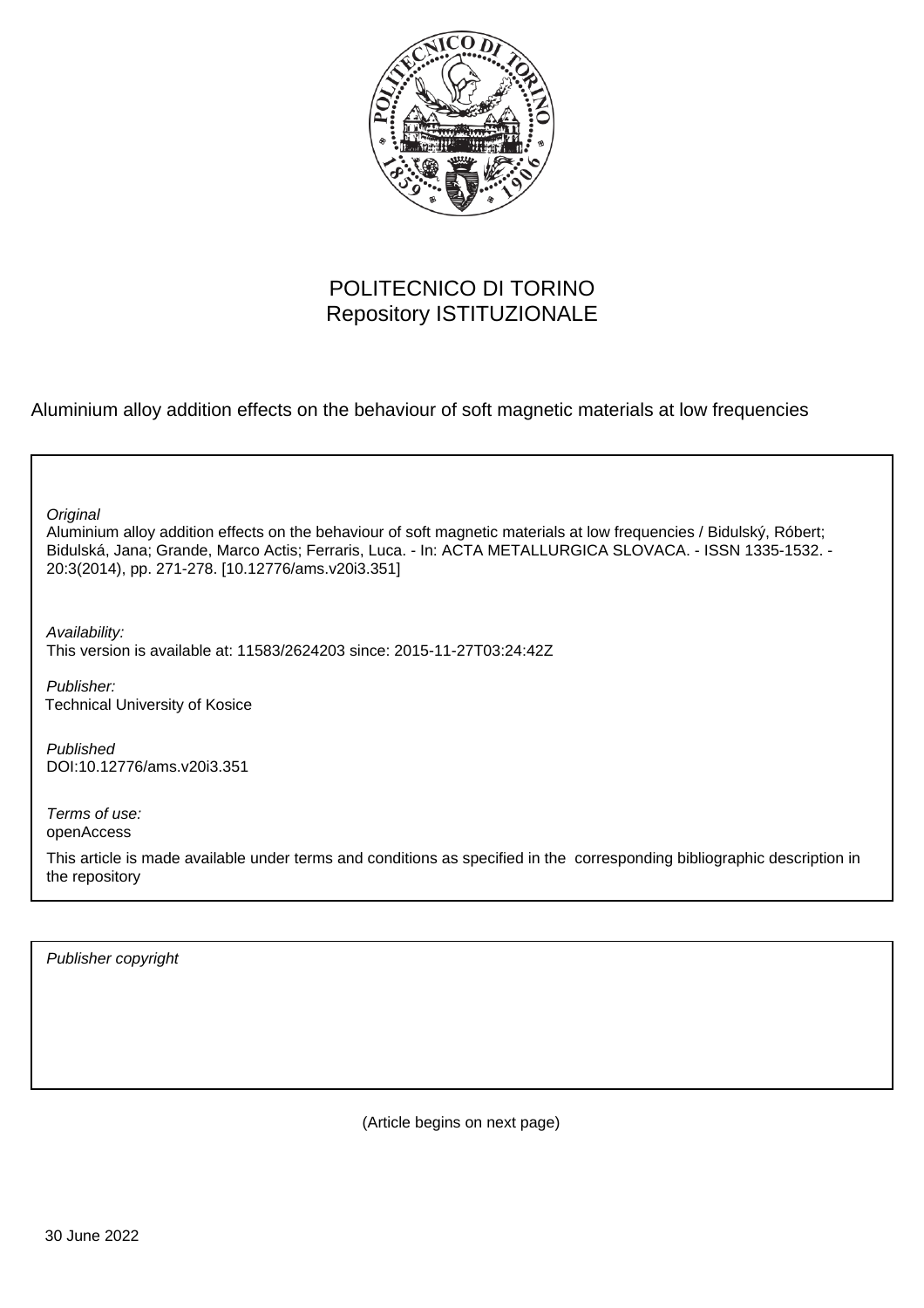# **ALUMINIUM ALLOY ADDITION EFFECTS ON THE BEHAVIOUR OF SOFT MAGNETIC MATERIALS AT LOW FREQUENCIES**

*Róbert Bidulský1)\*, Jana Bidulská1), Marco Actis Grande2), Luca Ferraris3) 1)Technical University of Košice, Faculty of Metallurgy, Košice, Slovakia 2)Politecnico di Torino, Department of Applied Science and Technology, Torino, Italy 3)Politecnico di Torino, Department of Energy, Torino, Italy* 

Received: 04.07.2014 Accepted: 01.08.2014

*\*Corresponding author: e-mail: robert.bidulsky@tuke.sk, Tel.: +421 055 602 4124, Department of Metal Forming, Faculty of Metallurgy, Technical University of Košice, Letná 9, 042 00 Košice, Slovakia* 

## **Abstract**

The present paper focused on the effects of aluminium alloy addition on the behaviour of soft magnetic materials at low frequencies. The microstructure investigation reveals that for materials with high aluminium contents, the pores are oriented near or surrounding the aluminium particles. The microstructure investigation reveals that for materials with high aluminium contents, the pores are oriented near or surrounding the aluminium particles, as well as after heat treatment shows coarse-grained structure with a minimum number of inclusions within the grains and at the grain boundaries. Results show that the magnetic properties are dependent on the structural state of the investigated material. Magnetic properties increased with decreasing density due to the enhanced densification by means of applied pressing pressure and promote porosity reduction during heat treatment.

**Keywords:** Soft magnetic materials, Insulated iron powder compound, Aluminium alloy, Coercivity, Specific losses

## **1 Introduction**

Iron based Soft magnetic materials (SMM) are a relatively new material in electromagnetic application. SMM consist of heat-treated powder compacts ( no sintered) formed by pure iron powder particles coated with a very thin electrically insulated (on polymer base) layer. These materials have become increasingly popular during the last years due to their several advantages, such as reduction in weight and size. Additionally, insulated iron powder compound (IIPC) offers several advantages over traditional laminated steel due to the isotropic nature of the IIPC combined with the unique shaping possibilities opens up for 3D-design solutions [1-8].

A summary of the advantages of IIPC parts include [9-14]: the ability to produce complex shapes to net shape without waste of material and the ability to tailor the magnetic properties to a specific application by controlling the material and the processing parameters. IIPC cannot be sintered as it is fundamental that each particle is electrically insulated from the other one. Nevertheless, since during compaction a stress is introduced in the particles, which deteriorates the soft magnetic properties, heat treatment has to be settled to provide a stress relief. Magnetic properties of the IIPC are influenced by the amount and type of coating layer (covered the iron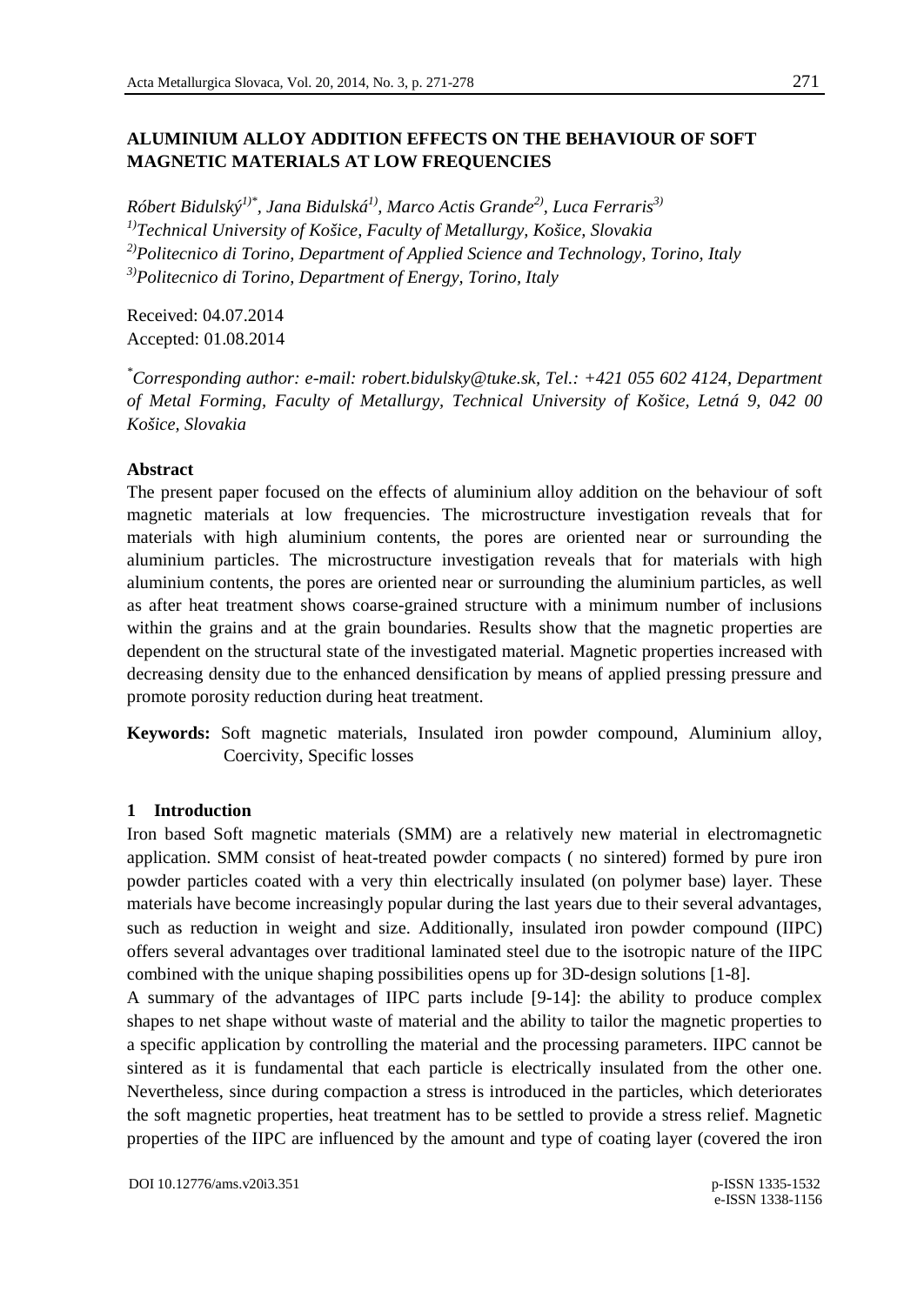particle) and the particle size distribution of the iron powder. Insulated iron powder composites are used in the as compacted and heat treated condition and usually exhibit low eddy current losses. Applications for these materials are AC magnetic devices that require the minimization of eddy current losses. One drawback of the iron powder polymer composites is the high coercive force. This high coercive force increases the hysteresis losses dramatically, resulting in reduced magnetic performance at low frequencies.

Therefore, the main aim of the presenting paper is to find proper electromagnetic properties usage in low-frequency applications at 50 Hz, considering the trend towards a more widespread use of automotive electric systems in motors. These applications require high density (secondary operations are needed) for magnetic properties and precision. On the other hand, the secondary operations degrade magnetic properties, and strength are weak.

## **2 Experimental conditions**

The IIPC material (Somaloy powder, Hoganas AB) has been admixed with different amounts of aluminium alloy (ALUMIX 321, Ecka Granules). Chemical composition of aluminium alloy is given in the following **Table 1**.

|         | <b>THUIC T</b> CHUINNAI COMPOSITION OF the and v added to the base bowder |      |      |      |         |
|---------|---------------------------------------------------------------------------|------|------|------|---------|
| Al      | <b>lubricant</b>                                                          | Сu   | Mε   |      |         |
| Balance | 1.50                                                                      | V.ZI | 0.95 | 0.49 | $0.0^-$ |

**Table 1** Chemical composition of the alloy added to the base powder

The specific results reported in this work take into account the use of aluminium alloy 321 added in the amount of 0, 5 and 10 % in weight to the base IIPC powder. Powder mixtures were homogenized using a laboratory Turbula mixer for 20 minutes. Specimens with a different green density obtained using a 2000 kN hydraulic press, in a disc-shaped mould (Φ 40 mm) and unnotched impact energy  $55 \times 10 \times 10$  mm<sup>3</sup> specimens applying a pressure in the range from 400 to 800 MPa. Different thermal treatments (in air, means (a) and in nitrogen(means (b)) were carried out on the evaluated systems, all implying a step at the maximum temperature of 500°C for 30 min. Densities were evaluated using the water displacement method, according to the ASTM B962 – 08 standard. The compositions are given in the following **Table 2**.

|  | Table 2 Chemical composition of the alloy added to the base powder |  |  |
|--|--------------------------------------------------------------------|--|--|
|  |                                                                    |  |  |

| No. | Composition       |  |  |
|-----|-------------------|--|--|
|     | <b>IIPC</b>       |  |  |
|     | $IIPC+5$ % Al321  |  |  |
|     | $IIPC+10 % A1321$ |  |  |

Magnetic tests system realization and samples characterization have equipped with two windings: the first one to produce magnetization in the core with appropriate m.m.f., the second one to pick up the magnetic induction.

#### **3 Results**

The representative microstructures of investigated materials are presented in **Figs. 1-6**.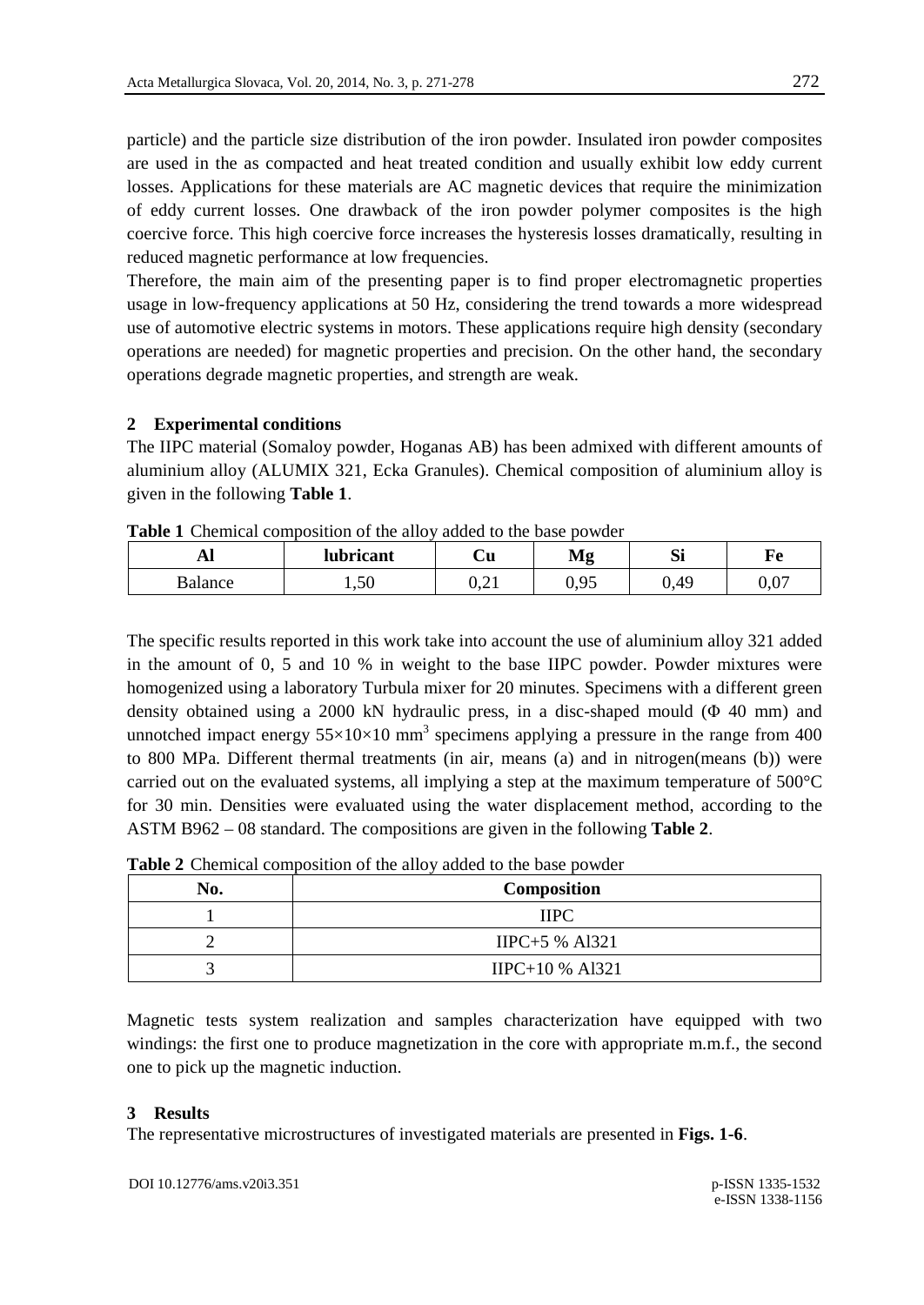Microstructure in the pressed state reveals, that pores act as crack initiators and due to their presence the distribution of stress is inhomogeneous across the cross section and leads to the reduction of the effective load bearing area.



**Fig. 1** Microstructure of material 1a **Fig. 2** Microstructure of material 1b







**Fig. 3** Microstructure of material 2a **Fig. 4** Microstructure of material 2b





**Fig. 5** Microstructure of material 3a **Fig. 6** Microstructure of material 3b

DOI 10.12776/ams.v20i3.351 p-ISSN 1335-1532

e-ISSN 1338-1156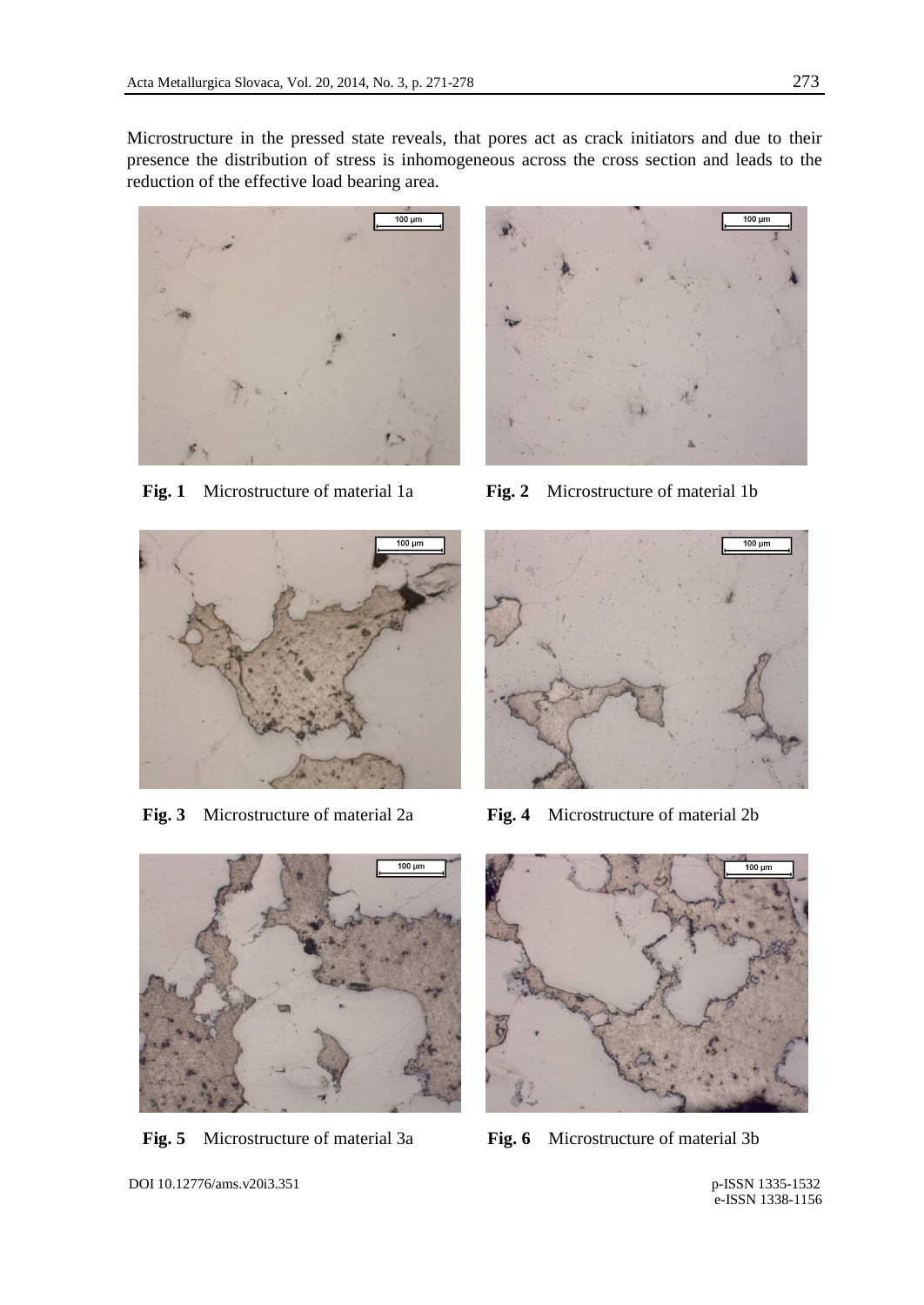In the microstructure in both processing, condition are presented pores as black point. For materials with high aluminium contents, the pores are oriented near or surrounding the aluminium particles. The deeper investigation about porosity phenomena, mainly with respect to powder metallurgy aluminium alloys are presented in [15-18]. Heat treatment regime results in a coarse-grained structure with a minimum number of inclusions within the grains and at the grain boundaries. It is well-known that the porosity has a negative effect on the magnetic properties such as the magnetic induction and permeability as well the coercive force, which their influence are decreasing and increasing, respectively. Comparison of the results indicates that the magnetic properties are considerably dependent on the structural state of the alloy. More authors [13, 19-23] underline that the behaviour of powders during the pressing process and heat treatment is important question in the improving of SMM to give a suitable combination between pressing pressure, heat treating regime as well as magnetic properties.

The typical B-H magnetization behaviour for investigated materials in both processing conditions are presented **Figs. 7-12**.



**Fig. 7** B-H curves at 50 Hz of the material 1 treated in air



**Fig. 8** B-H curves at 50 Hz of the material 1 treated in nitrogen

DOI 10.12776/ams.v20i3.351 p-ISSN 1335-1532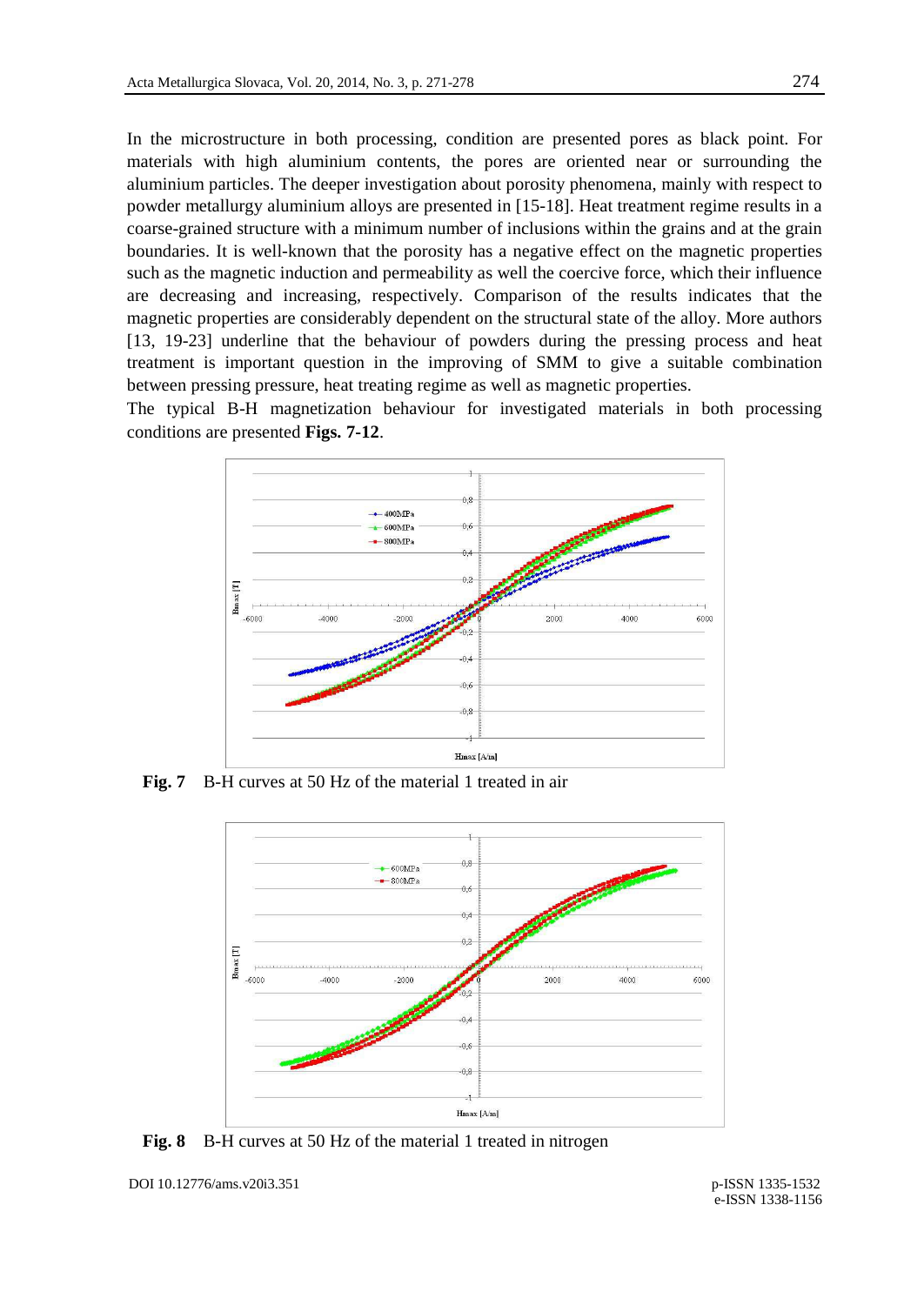

**Fig. 9** B-H curves at 50 Hz of the material 2 treated in air



**Fig. 10** B-H curves at 50 Hz of the material 2 treated in nitrogen



**Fig. 11** B-H curves at 50 Hz of the material 3 treated in air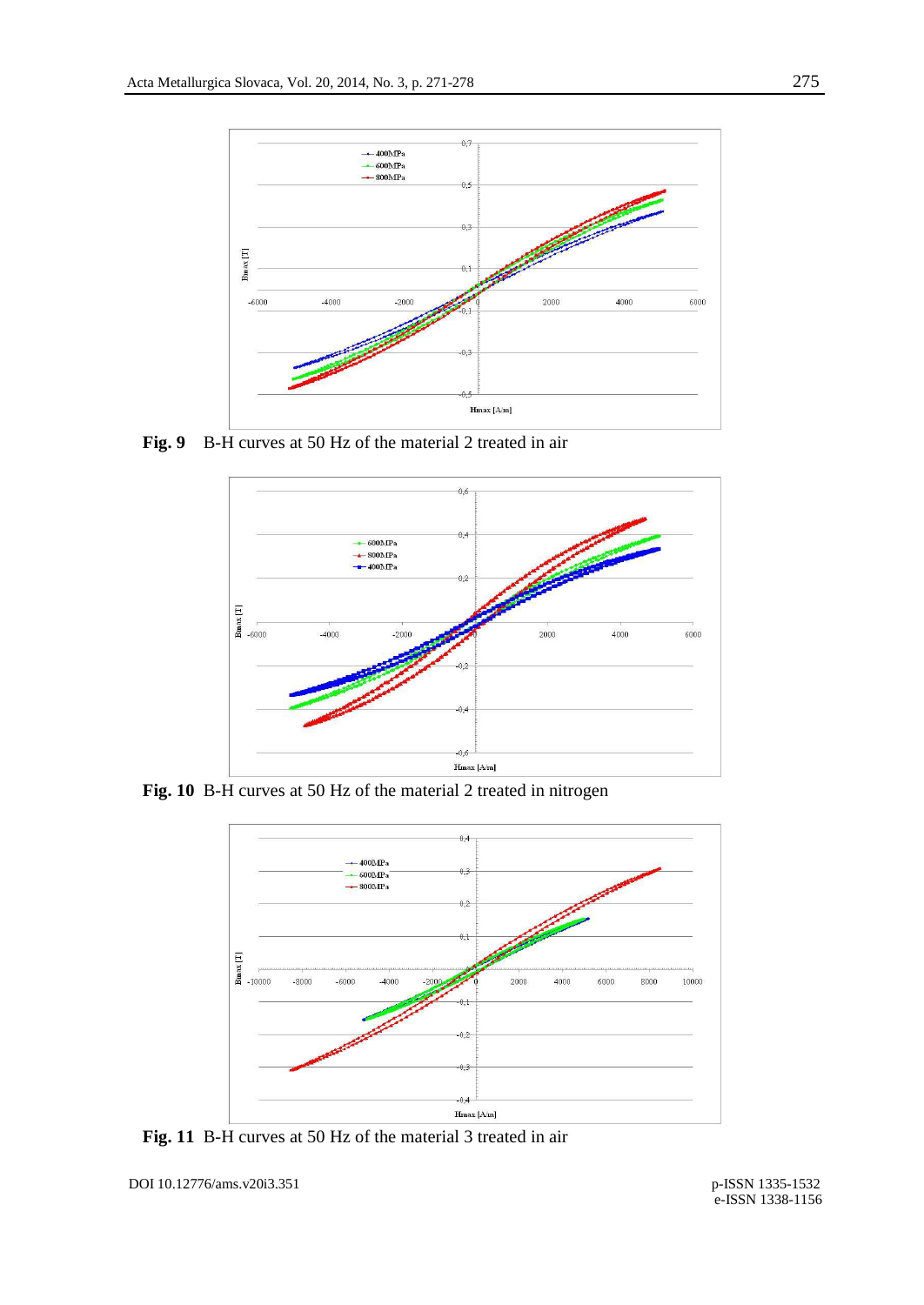

**Fig. 12** B-H curves at 50 Hz of the material 3 treated in nitrogen

#### **4 Discussion**

The ideal soft magnetic material, with respect to IIPC, is an isotropic media with very high magnetic permeability, low coercivity and high saturation induction. In addition, the material could be easily shaped into 3D structures in order to fully take advantage of the material's isotropic nature [1]. In the manufacture of SMM components during the compaction step, plastic deformation of the particles that takes place, results in higher hysteresis losses. It is clear that new idea of compaction processes are needed being explored that could eliminate the hardening of the iron powder due to maximizing energy efficiency should minimize core loss, mainly hysteresis loss that increases due to stresses introduced in the material at compaction.

Due to the fact, as underlined in the past activity  $[4-13]$ , that a maximum temperature of  $500^{\circ}$ C is compatible with the conservation of good magnetic properties of IIPC, the attention has been devoted to select a material able to introduce mechanical advantages under heat treatment at the reported temperature. As a consequence, the attention has been addressed to the aluminium, which at 500°C presents a sort of pre-sintering behaviour (in the case of the IIPC components made of metal powder cannot obviously be sintered because each particle has to be electrically insulated from the others), with the possibility of a fluid migration around the IIPC grains, and good rigidity after the cooling process. The production of a mixture of different powders; typical soft magnetic powders represent by IIPC and Aluminium alloy 321 as a possible additional element, which are responsible for the more homogeneous microstructure and as a better plastically ability agent than matrix powder one. Despite of the densification phenomena of aluminium alloy addition [24, 26] some additional research and focused on the densification behaviour is needed.

The summary of magnetic properties is given in the **Fig. 13**.

The present **Fig. 13** show that the magnetic properties are really satisfying the requirements of producers; despite of fact that in investigated microstructures some discontinuities occur, such as interconnected and residual porosity.

Additionally, the ideal result should be the realization of a kind of spatial cage around the single insulated magnetic grains adding mechanical resistance without losing too much of the magnetic properties.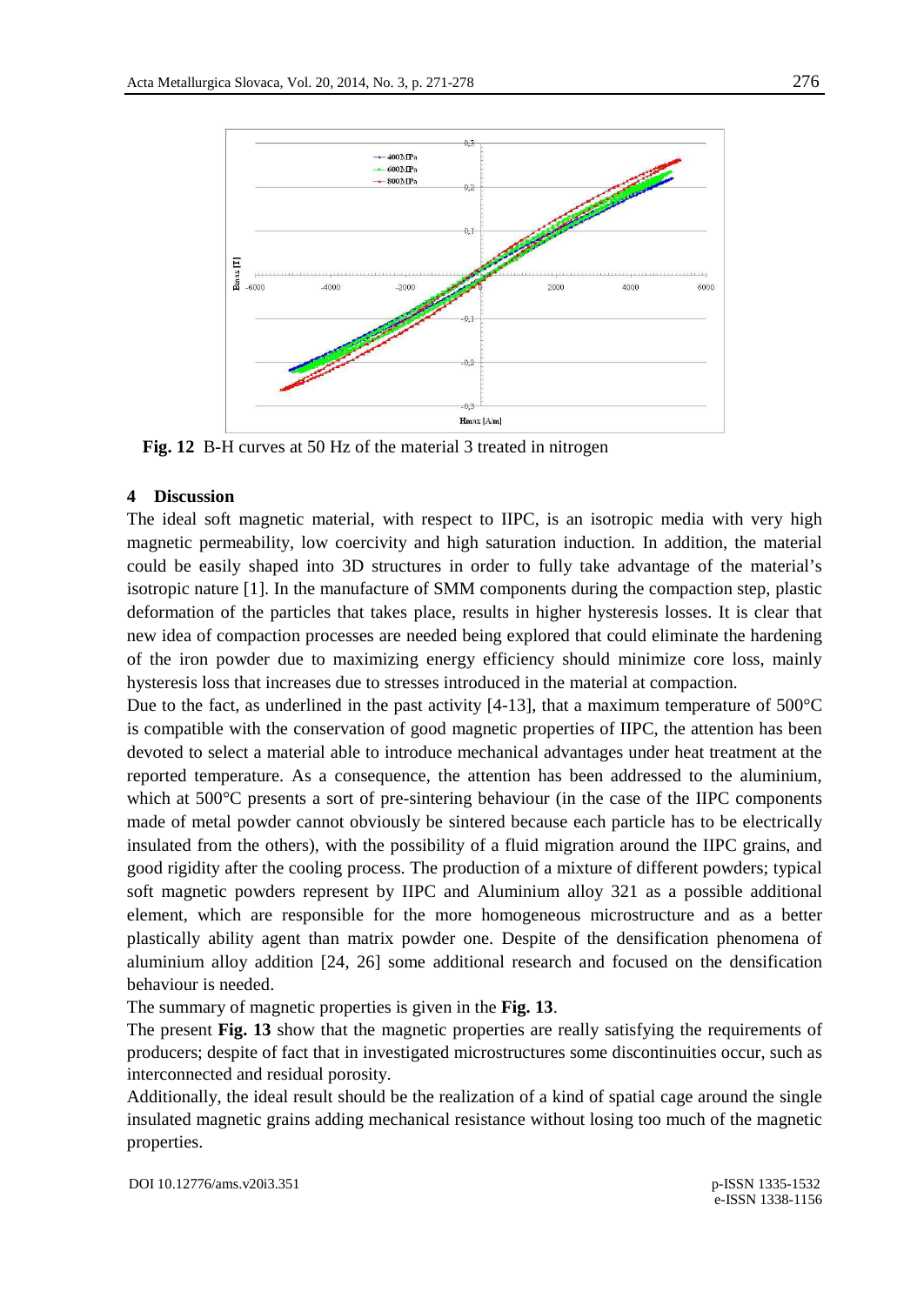

**Fig. 13** The summary of magnetic properties

## **5 Conclusions**

The results show that:

- 1. The microstructure investigation reveals that for materials with high aluminium contents, the pores are oriented near or surrounding the aluminium particles, as well as after heat treatment shows coarse-grained structure with a minimum number of inclusions within the grains and at the grain boundaries.
- 2. Magneric properties increased with decreasing density due to the enhanced densification by means of applied pressing pressure and promote porosity reduction during heat treatment.

## **References**

- [1] H. Shokrollahi, K. Janghorban: Journal of Materials Processing Technology, Vol. 189, 2007, p. 1-12, DOI: 10.1016/j.jmatprotec.2007.02.034
- [2] J. Ma et al.: Powder Technology, Vol. 253, 2014, p. 158-162, DOI: 10.1016/j.powtec.2013.11.011
- [3] E. Bayramli, O. Olgelioglu, H.B. Ertan: Journal of Materials Processing Technology, Vol. 161, 2005, p. 83-88, DOI: 10.1016/j.jmatprotec.2004.07.070
- [4] L.O. Hultman, O. Andersson, A.G. Jack: The SMC Technology From Idea to Reality. SAE Technical Paper 2003-01-0449, 2003, doi:10.4271/2003-01-0449.
- [5] J. Ma et al.: Materials and Design, Vol. 51, 2013, p. 1018-1022, DOI: 10.1016/j.matdes.2013.05.017
- [6] P. Jansson: *SMC Materials Including Present and Future Applications*. In: Advances in Powder Metallurgy and Particulate Materials (PM<sup>2</sup>TEC 2000), MPIF, 2000, p. 87-97
- [7] K. Asaka, C. Ishihara: Hitachi Powdered Metals Technical Report, Vol. 4, 2005, p. 3-9
- [8] R. Bidulský, M. Actis Grande, L. Ferraris, P. Ferraris, J. Bidulská: Acta Physica Polonica A, Vol. 118, 2010, p. 802-803
- [1] R. Bidulský, J. Bidulská, M. Actis Grande: Archives of Metallurgy and Materials, Vol. 58, 2013, No. 2, p. 365-370, DOI: 10.2478/amm-2013-0001
- [9] R. Guo, C. Cheng, J. Lee: *Developing a Soft Magnetic P/M Component used in Wireless Communication Devices with High Green Strength Lubricants*. In: Advances in Powder Metallurgy and Particulate Materials, MPIF, Vol. 14, 2002, p. 73-78

DOI 10.12776/ams.v20i3.351 p-ISSN 1335-1532